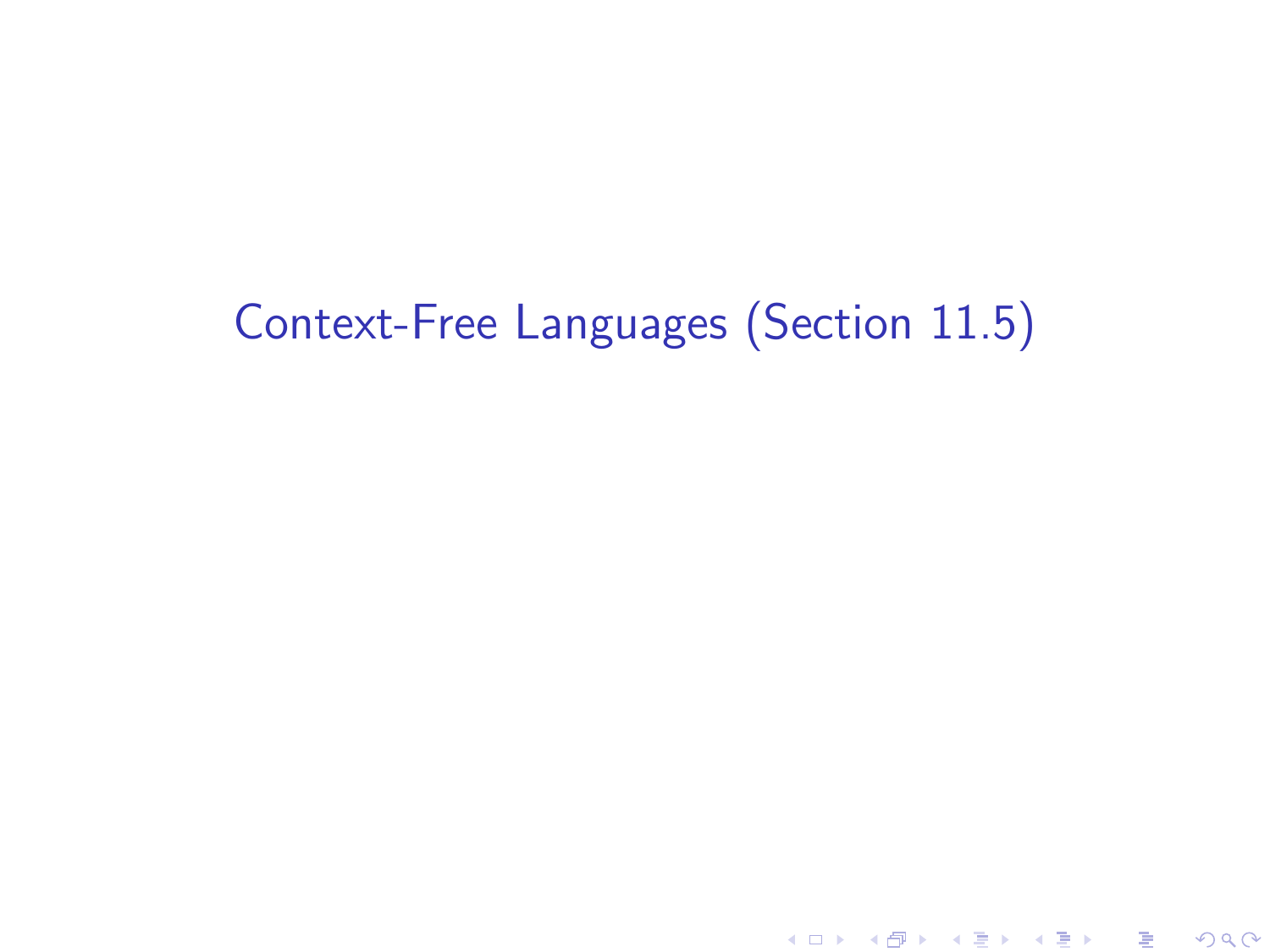## Context-Free Languages

- We know that the language  $\{a^n b^n | n \in \mathbb{N}\}$  is not regular. It has a non-regular grammar, such as
	- $S \rightarrow aSb\Lambda$
- A context-free grammar has productions of the form:

•  $N \rightarrow w$ 

where  $N$  is a nonterminal and  $w$  is any string containing terminals or non-terminals.

• A context-free language is the set of strings derived from a context-free grammar.

**KORK EXTERICATES**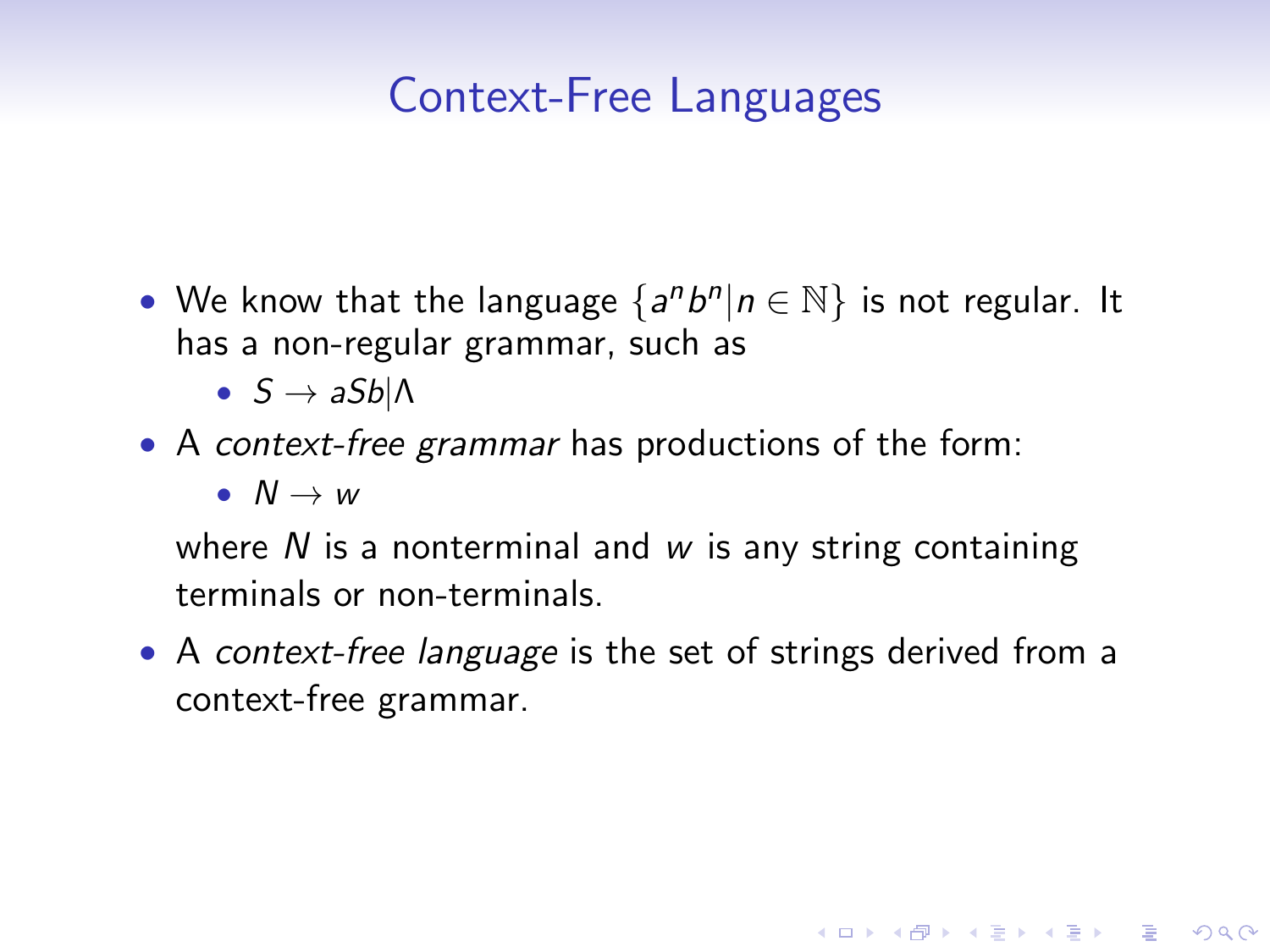

• Any regular grammar is context-free. So regular languages are context-free languages.

K ロ ▶ K @ ▶ K 할 > K 할 > 1 할 > 1 이익어

• Find a grammar for  $\{a^n b^{n+2} | n \in \mathbb{N} \}$ .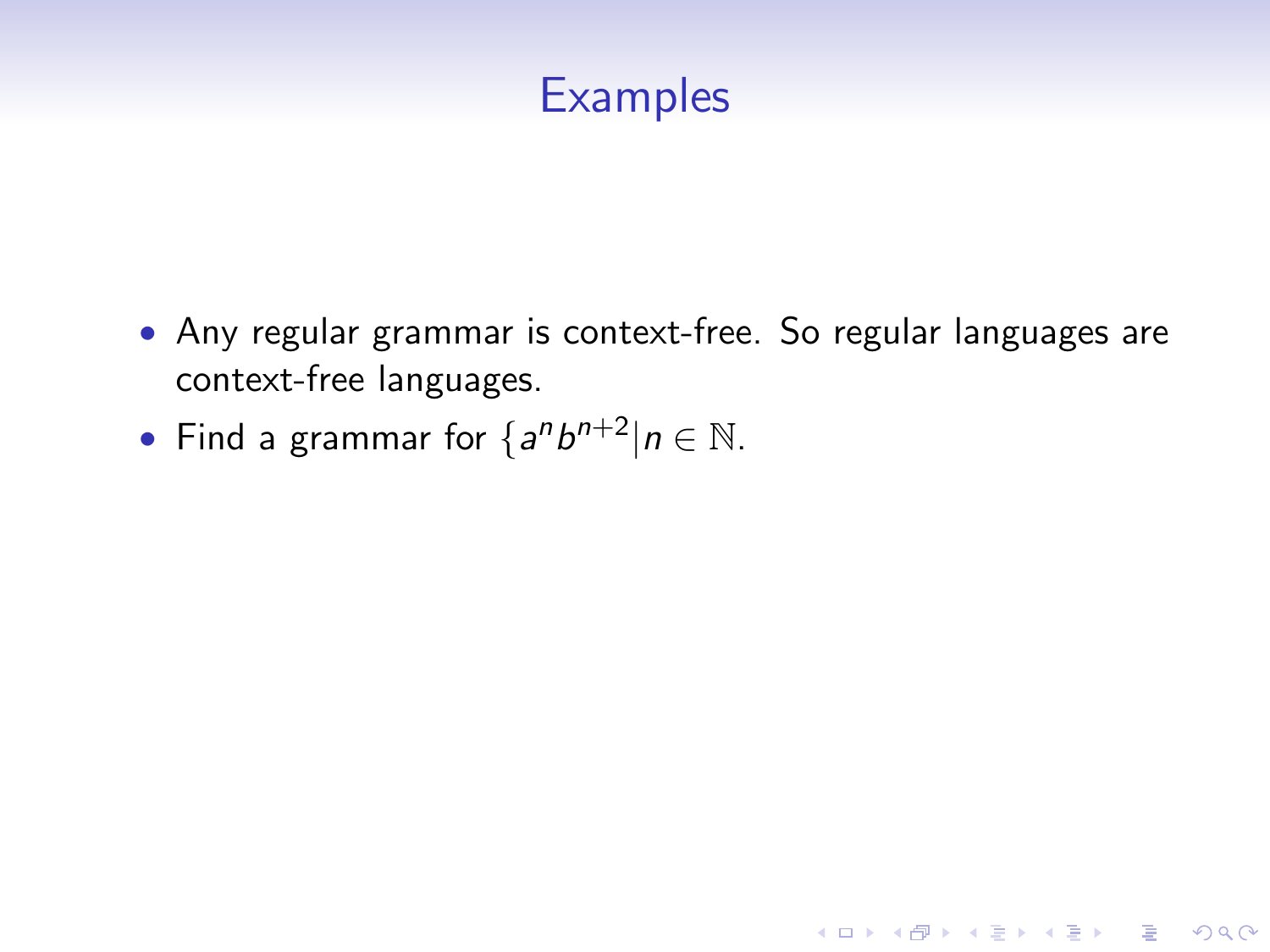### **Examples**

- Any regular grammar is context-free. So regular languages are context-free languages.
- Find a grammar for  $\{a^n b^{n+2} | n \in \mathbb{N} \}$ .
- $S \rightarrow aSb|bb$
- Find a grammar for  $\{ww^R|w\in\{a,b,\}^*\}$ , where  $w^R$  is the reverse of w.

**KORK EXTERICATES**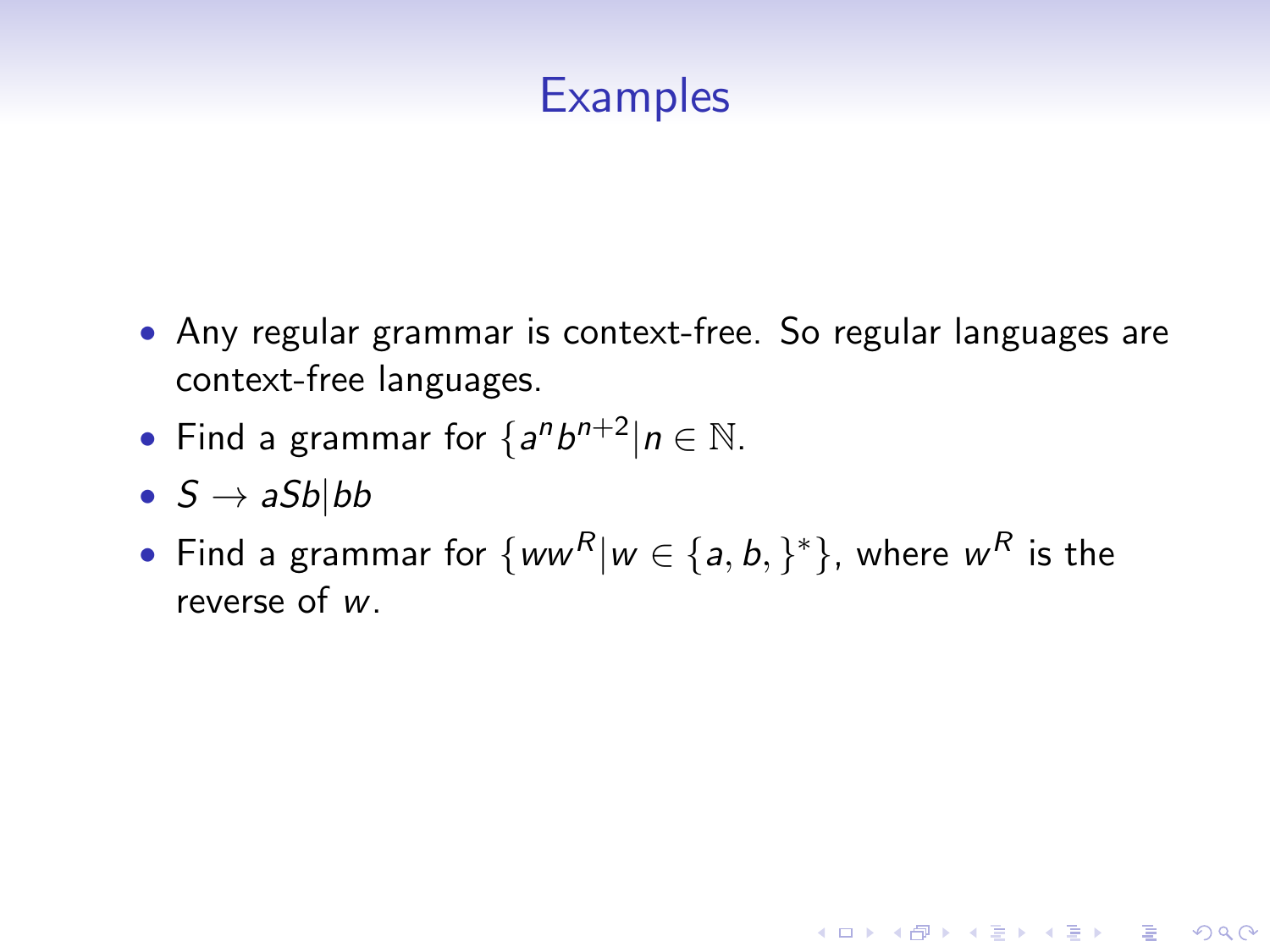### **Examples**

- Any regular grammar is context-free. So regular languages are context-free languages.
- Find a grammar for  $\{a^n b^{n+2} | n \in \mathbb{N} \}$ .
- $S \rightarrow aSb|bb$
- Find a grammar for  $\{ww^R|w\in\{a,b,\}^*\}$ , where  $w^R$  is the reverse of w.

**KORK EXTERICATES** 

•  $S \rightarrow aSa|bSb|$ Λ